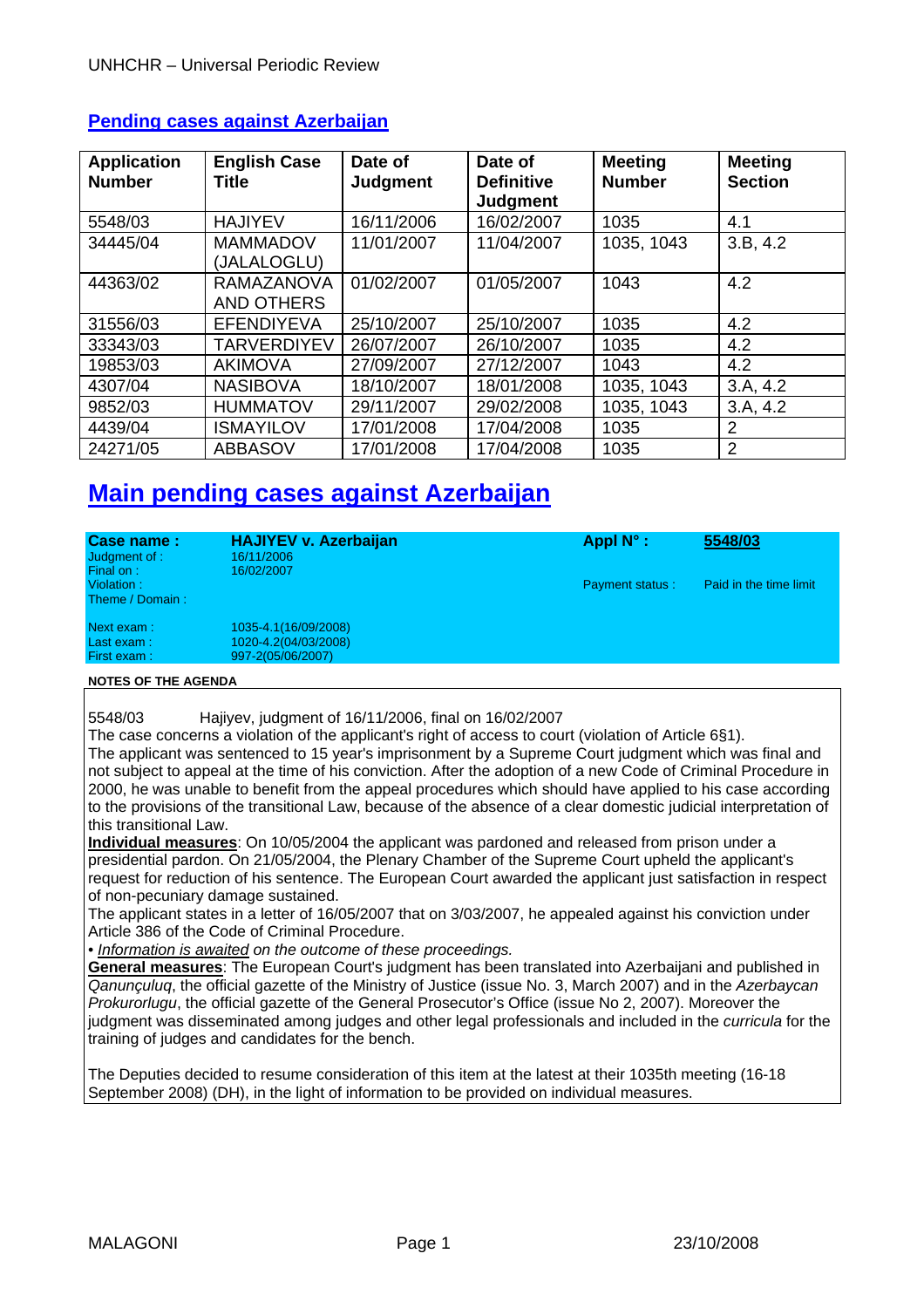| Case name:<br>Judgment of :<br>Final on: | <b>TARVERDIYEV v. Azerbaijan</b><br>26/07/2007<br>26/10/2007     | Appl $N^{\circ}$ :     | 33343/03             |
|------------------------------------------|------------------------------------------------------------------|------------------------|----------------------|
| Violation:<br>Theme / Domain:            |                                                                  | <b>Payment status:</b> | No just satisfaction |
| Next exam:<br>Last exam:<br>First exam:  | 1035-4.2(15/09/2008)<br>1020-2(04/03/2008)<br>1020-2(04/03/2008) |                        |                      |
| <b>NOTES OF THE AGENDA</b>               |                                                                  |                        |                      |

# **- Case concerning the administration's failure or substantial delay in enforcing a final domestic judgment**

33343/03 Tarverdiyev, judgment of 26/07/2007, final on 26/10/2007

The case concerns a breach of the applicant's right to a fair hearing on account of the failure to enforce a judgment (violation of Article 6§1). The applicant was the Forestry Director of the Ismayilli Region until May 2001 when he fell ill and, while in hospital, was dismissed. He brought proceedings against the Ministry of Environment. By a judgment delivered on 20/08/2001, the Narimanov District Court ordered his reinstatement but this judgment was never executed.

The European Court stated that, in omitting to take the necessary measures to enforce the judgment, which had legal force, the authorities had deprived the provisions of Article 6§1 of effect.

**Individual measures**: The applicant submitted no claim for just satisfaction within the time-limit set by the Court but asked that the judgment of 20/08/2001 be enforced.

The Court recalled that the most appropriate form of redress in respect of a violation of Article 6 is to ensure that the applicant as far as possible is put in the position he would have been in had the requirements of Article 6 not been disregarded. The Court considered that the government should secure, by appropriate means, the enforcement of the domestic judgment at issue. It is for the respondent state to consider whether such means would involve reinstating the applicant in an equivalent job at an equivalent institution or, if this is not possible, granting him reasonable compensation for non-enforcement, or a combination of these and other measures.

*• Information is awaited on the measures envisaged by the Azerbaijani authorities.* 

#### **General measures**:

• *Translation and publication of the European Court's judgment are awaited, as well as its dissemination to the Ministry of Environment, the Ministry of Justice, the President's office, the Ombudsman and the Constitutional Court. Information is also awaited on measures envisaged by the authorities to avoid repetition of the violation.* 

The Deputies decided to resume consideration of this item:

1. at their 1028th meeting (3-5 June 2008) (DH), in the light of information to be provided on the payment of the just satisfaction, if necessary;

2. at the latest at their 1035th meeting (16-18 September 2008) (DH), in the light of information to be provided on individual and general measures.

#### **Latest development**

Information regarding individual measures in this case was received on 22 February and 14 April 2008.

| <b>Case name:</b><br>Judgment of :<br>Final on: | <b>EFENDIYEVA v. Azerbaijan</b><br>25/10/2007<br>25/10/2007 | Appl $N^{\circ}$ :     | 31556/03 |
|-------------------------------------------------|-------------------------------------------------------------|------------------------|----------|
| Violation:<br>Theme / Domain:                   |                                                             | <b>Payment status:</b> |          |
| Next exam:<br>Last exam:                        | 1035-4.2(15/09/2008)<br>1028-2(03/06/2008)                  |                        |          |
| First exam:                                     | 1028-2(03/06/2008)                                          |                        |          |

#### **NOTES OF THE AGENDA**

31556/03 Efendiyeva, judgment of 25 October 2007, final on 25 January 2008 The case concerns the delay in the enforcement of a final judgment ordering the applicant's reinstatement in her post as Medical Director of the Republican Maternity Hospital and payment of compensation for wrongful dismissal.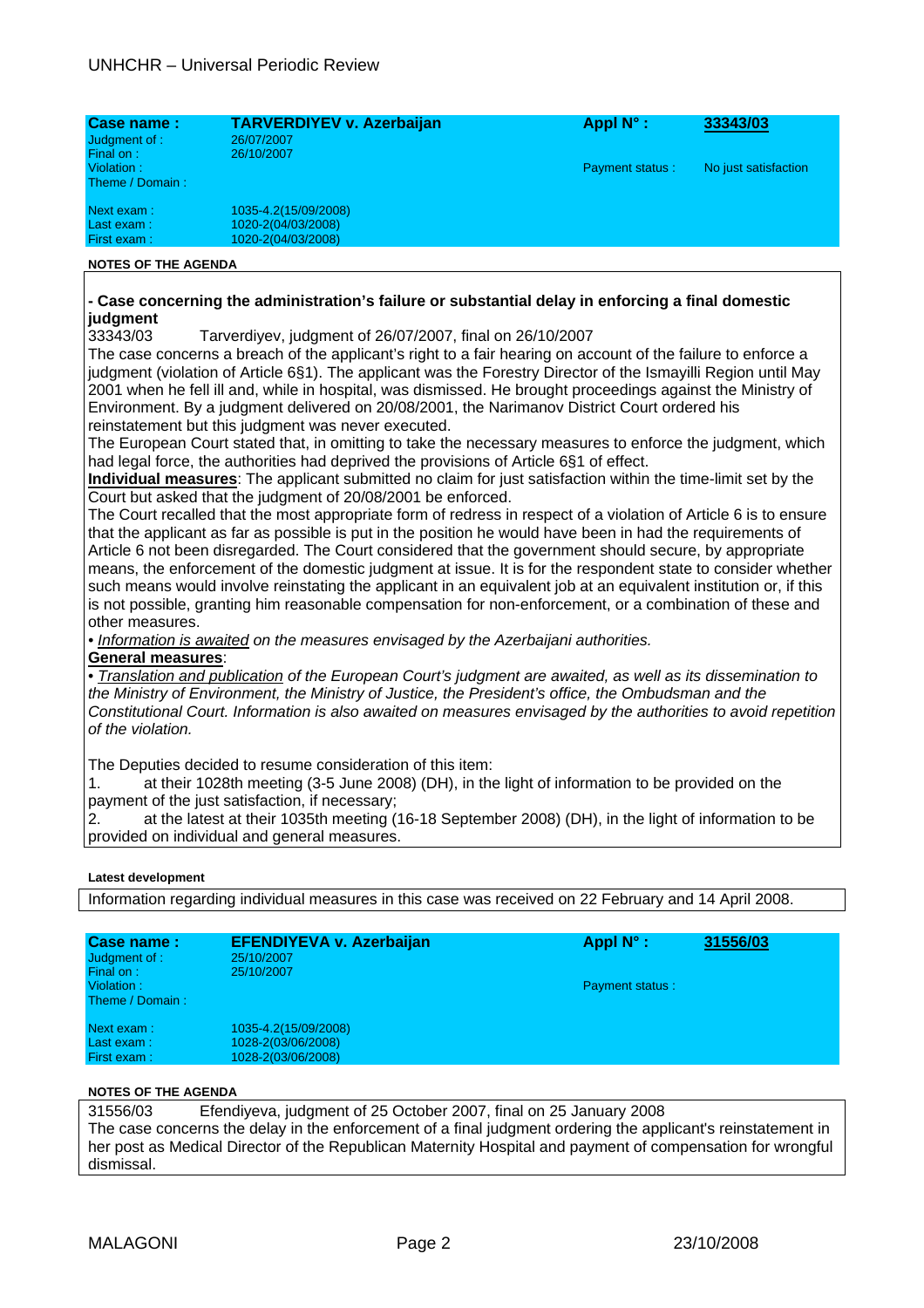The Court noted that the judgment of the Nasimi District Court of 9/09/1994, which was not enforced until July 2007, had remained unenforced, following the Convention's entry into force in Azerbaijan (15/04/2002), for almost five years and three months and that no reasonable justification had been given for this delay (violation of Article 6§1).

Moreover, the Court held that, by failing to comply with the judgment of the Nasimi District Court of 9/09/1994, the authorities prevented the applicant from receiving the sums due to her, an unjustified interference in her right to peaceful enjoyment of her possessions (violation of Article 1 of Protocol No. 1) **Individual measures:** The Court considered that the question of the application of Article 41 (just satisfaction) was not ready for decision.

The applicant was reinstated in her post on 11/07/2007. Some of the violations have therefore been remedied.

• The issue of other possible individual measures will be examined later in the light of the judgment of the *Court on Article 41of the Convention.* 

#### **General measures**

*• Translation and publication of the Court's judgment is awaited*

*• Detailed information is awaited on enforcement proceedings currently in force and on effective remedies available to complain and obtain compensation in case of delay in the enforcement of domestic decision of justice.* 

The Deputies decided to resume consideration of this item:

1. at their 1035th meeting (16-18 September 2008) (DH), in the light of information to be provided on general measures;

2. once the Court has given judgment under Article 41, for examination of possible individual measures.

| <b>Case name:</b><br>Judgment of :<br>Final on: | RAMAZANOVA AND OTHERS v. Azerbaijan<br>01/02/2007<br>01/05/2007 | Appl $N^{\circ}$ :     | 44363/02               |
|-------------------------------------------------|-----------------------------------------------------------------|------------------------|------------------------|
| Violation:<br>Theme / Domain:                   |                                                                 | <b>Payment status:</b> | Paid in the time limit |
| Next exam :                                     | 1043-4.2(02/12/2008)                                            |                        |                        |
| Last exam:                                      | 1028-4.2(03/06/2008)                                            |                        |                        |
| First exam:                                     | 1007-2(15/10/2007)                                              |                        |                        |

#### **NOTES OF THE AGENDA**

44363/02 Ramazanova and others, judgment of 01/02/2007, final on 01/05/2007

The case concerns a violation of the applicant's right of freedom of association (violation of Article 11) due to the repeated failure of the Ministry of Justice to decide definitively on the applicants' requests for registration of their association (almost four years between the date of the first request and the final registration). The Court found that there had been no basis in domestic law for such significant delays and did not accept as reasonable the government's excuse that the delays were caused by the alleged heavy workload of the Ministry. The Court considered that it was the duty of a contracting state to organise its own national system of registration and take the measures needed to ensure that the relevant authorities might comply with the time-limits imposed by its own law. Furthermore, as the domestic law in force at the material time did not provide automatic registration in the event that the Ministry failed to take timely action nor specify a limit on the number of times the Ministry could return documents without issuing a final decision, the Court considered that domestic law did not afford the applicants sufficient legal protection against the arbitrary actions of the Ministry.

**Individual measures**: The association was finally registered on 18/02/2005. The Court awarded the applicants just satisfaction in respect of non-pecuniary damage sustained.

• *Evaluation: no further measure seems necessary.*

**General measures**: The judgment of the European Court has been translated into Azerbaïdjani, sent out to judges and other legal professionals, and included in the curricula for the training of judges and candidates for the position of judge. It is expected to be published in the next issue of *Qanunçuluk*, the official gazette of the Ministry of Justice.

• *Confirmation of the publication of the European Court's judgment is awaited.* 

• *Information is awaited on the law currently in force and how this law remedies the problems pinpointed by the Court in its judgment.* 

The Deputies decided to resume consideration of this item at the latest at their 1043rd meeting (2-4 December 2008) (DH), in the light of information to be provided on general measures.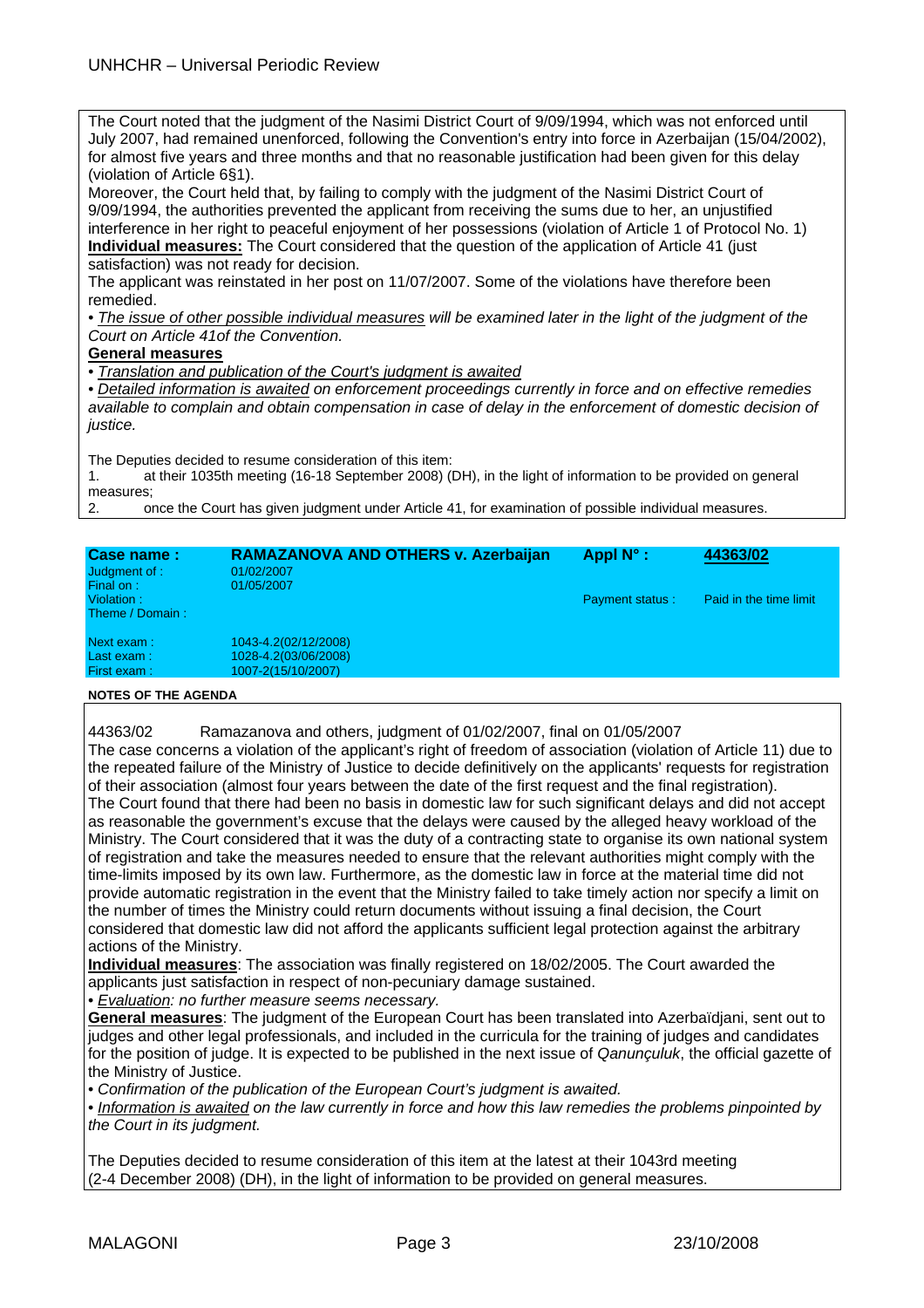| Case name:      | <b>HUMMATOV v. Azerbaijan</b>              | Appl $N^{\circ}$ :     | 9852/03        |
|-----------------|--------------------------------------------|------------------------|----------------|
| Judgment of :   | 29/11/2007                                 |                        |                |
| Final on:       | 29/02/2008                                 |                        |                |
| Violation:      |                                            | <b>Payment status:</b> | No information |
| Theme / Domain: |                                            |                        |                |
| Next exam :     | 1035-3.A(16/09/2008); 1043-4.2(02/12/2008) |                        |                |
| Last exam:      | 1028-2(03/06/2008)                         |                        |                |
| First exam:     | 1028-2(03/06/2008)                         |                        |                |

#### **NOTES OF THE AGENDA**

9852/03 Hummatov, judgment of 29/11/2007, final on 29/02/2008

The case concerns degrading treatment suffered by the applicant due to the lack of appropriate medical treatment of the tuberculosis he had contracted in detention (violation of Article 3). The European Court considered that the inadequate medical treatment in Gobustan Prison must have caused the applicant considerable mental suffering, diminishing his human dignity and amounting to degrading treatment within the meaning of Article 3 of the Convention.

The case also concerns the absence of an effective remedy both in law and in practice, to complain of the lack of adequate medical treatment (violation of Article 13).

Lastly, the case concerns a violation of the right to a public hearing and therefore to a fair trial (violation of Article 6§1).

**Individual measures**: The European Court awarded just satisfaction to the applicant in respect of nonpecuniary damage. In September 2004 the applicant was given a presidential pardon and was released from prison. He immediately renounced his Azerbaijani citizenship and was taken to the airport and placed aboard a flight to the Netherlands where he is currently living as a stateless person.

• Information is awaited on measures taken or envisaged in favour of the applicant. **General measures**:

*1) Violation of Article 3*: The Court recalled that under Article 3 of the Convention the state must ensure that a person is detained in conditions which are compatible with respect for human dignity, that the manner and method of the execution of the measure do not subject him to distress or hardship of an intensity exceeding the unavoidable level of suffering inherent in detention and that, given the practical demands of imprisonment, his health and wellbeing are adequately secured

*• Information is awaited on measures taken or envisaged to eradicate the propagation of diseases in detention, in particular tuberculosis, and to provide appropriate medical care to prisoners.* 

*2) Violation of Article 13*:

• Information is awaited on the availability of an effective remedy either in law or in practice to complain of *the lack of adequate medical treatment in prison.* 

*3) Violation of Article 6§1*: The Court noted that the main reason for reopening the applicant's case was to remedy the alleged lack of a fair hearing at first instance, as the applicant had been recognised as a "political prisoner" upon Azerbaijan's accession to the Council of Europe and Azerbaijan had committed itself to give a "re-trial" to all political prisoners including the applicant. The Court recalled that to hold a trial other than in an ordinary courtroom, in particular in a place like a prison to which the general public in principle has no access, presents a serious obstacle to its public character and that in such case, the state is under an obligation to take compensatory measures to ensure that the public and the media are duly informed of the venue of the hearing and are granted effective access. Finally, the European Court finds that the Court of Appeal failed to adopt adequate compensatory measures to counterbalance the detrimental effect which the holding of the applicant's trial in the closed area of Gobustan Prison had on its public character.

*• Translation and publication of the European Court's judgment are awaited. Information on other measures taken or envisaged by the Azerbaijanis authorities is also awaited in order to avoid similar violations.*

#### The Deputies,

1. took note of the information provided by the Azerbaijani authorities during the meeting which remains to be assessed;

2. invited the Azerbaijani authorities rapidly to inform the Committee of Ministers of further measures taken or envisaged to ensure prisoners' access to appropriate medical care; to guarantee an effective remedy in law and in practice to complain of the lack of adequate medical treatment and to ensure fair trials within the meaning of Article 6 of the Convention;

3. encouraged the intensification of bilateral contacts between the Azerbaijani authorities and the Secretariat in this respect;

4. decided to resume consideration of this item at their 1035th meeting (16-18 September 2008) (DH), in the light of information to be provided on the payment of just satisfaction, if necessary, and at the latest at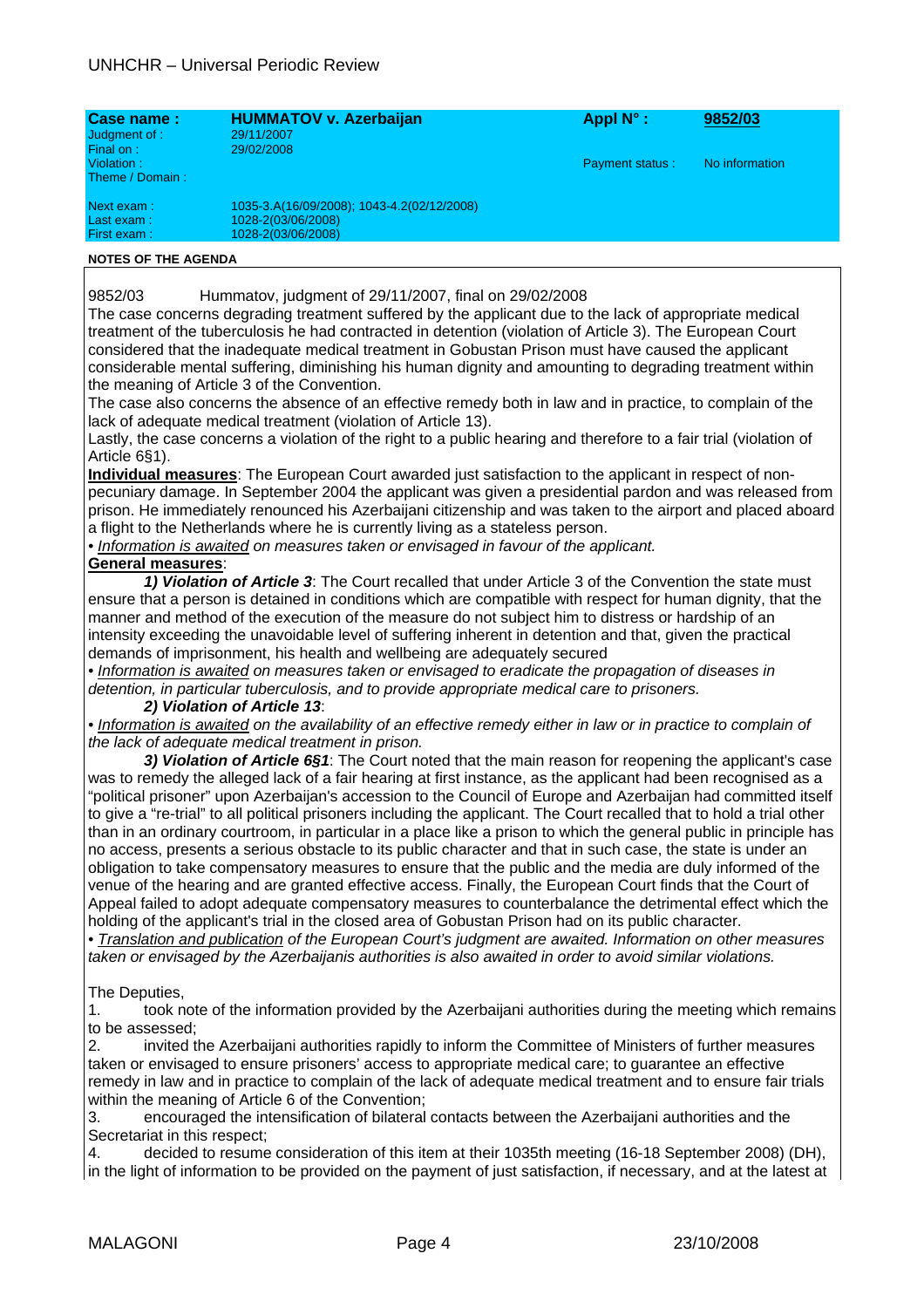their 1043rd meeting (2-4 December 2008) (DH), in the light of further information to be provided on individual and general measures.

#### **Latest development**

Information on general measures was received on 13 June 2008.

| Case name:<br>Judgment of :<br>Final on: | <b>AKIMOVA v. Azerbaijan</b><br>27/09/2007<br>27/12/2007         | Appl $N^{\circ}$ : | 19853/03 |
|------------------------------------------|------------------------------------------------------------------|--------------------|----------|
| Violation:<br>Theme / Domain:            |                                                                  | Payment status:    |          |
| Next exam:<br>Last exam :<br>First exam: | 1043-4.2(02/12/2008)<br>1028-2(03/06/2008)<br>1028-2(03/06/2008) |                    |          |

#### **NOTES OF THE AGENDA**

19853/03 Akimova, judgment of 27/09/07 final on 27/12/07

The case concerns an interference with the applicant's peaceful enjoyment of her possessions on account of a judgment at appeal recognising that the applicant was the lawful tenant of a flat, but postponing the enforcement of an eviction order against illegal occupants the flat, not relying on any domestic legislation, until they may return to their region of origin, Agdam, which remains under the control of Armenian forces (violation of Article 1 of Protocol No. 1).

**Individual measures**: The European Court considered that the question of the application of Article 41 (just satisfaction) was not ready for decision and should be reserved, the subsequent procedure to be fixed taking account of any agreement which might be concluded between the government and the applicant.

*• Pending the judgment of the Court on the application of Article 41, information is already awaited on* measures taken or envisaged to put an end to the interference with the applicant's peaceful enjoyment of her *possessions; the issue of restitutio in integrum will be examined in the light of the judgment of the European Court on Article 41.* 

#### **General measures**:

*• Translation and publication of the European Court's judgment as well as its dissemination to the Supreme Court and to the Court of Appeals are awaited, as is information on other possible measures taken or envisaged.* 

The Deputies decided to resume consideration of this item once the Court gives judgment under Article 41 and at the latest at their 1043rd meeting (2-4 December 2008) (DH), in the light of information to be provided on individual and general measures.

| Case name:<br>Judgment of :                | <b>MAMMADOV (JALALOGLU) v. Azerbaijan</b><br>11/01/2007 | Appl $N^{\circ}$ :     | 34445/04       |  |
|--------------------------------------------|---------------------------------------------------------|------------------------|----------------|--|
| Final on:<br>Violation:<br>Theme / Domain: | 11/04/2007                                              | <b>Payment status:</b> | No information |  |
| Next exam:                                 | 1035-3.B(16/09/2008); 1043-4.2(02/12/2008)              |                        |                |  |
| Last exam:                                 | 1028-4.2(03/06/2008)                                    |                        |                |  |
| First exam:                                | 997-2(05/06/2007)                                       |                        |                |  |

#### **NOTES OF THE AGENDA**

34445/04 Mammadov (Jalaloglu), judgment of 11/01/2007, final on 11/04/2007 The case concerns torture inflicted on the applicant, Secretary General of the Democratic Party of Azerbaijan at the material time, while he was in police custody in October 2003 (violation of Article 3). The case also concerns the absence of an effective investigation into the applicant's allegations of illtreatment (violation of Article 3) in particular in that the authorities failed to secure the forensic evidence in a timely manner and the ensuing criminal investigation was not satisfactory (see § 74 to 79 of the Court's judgment).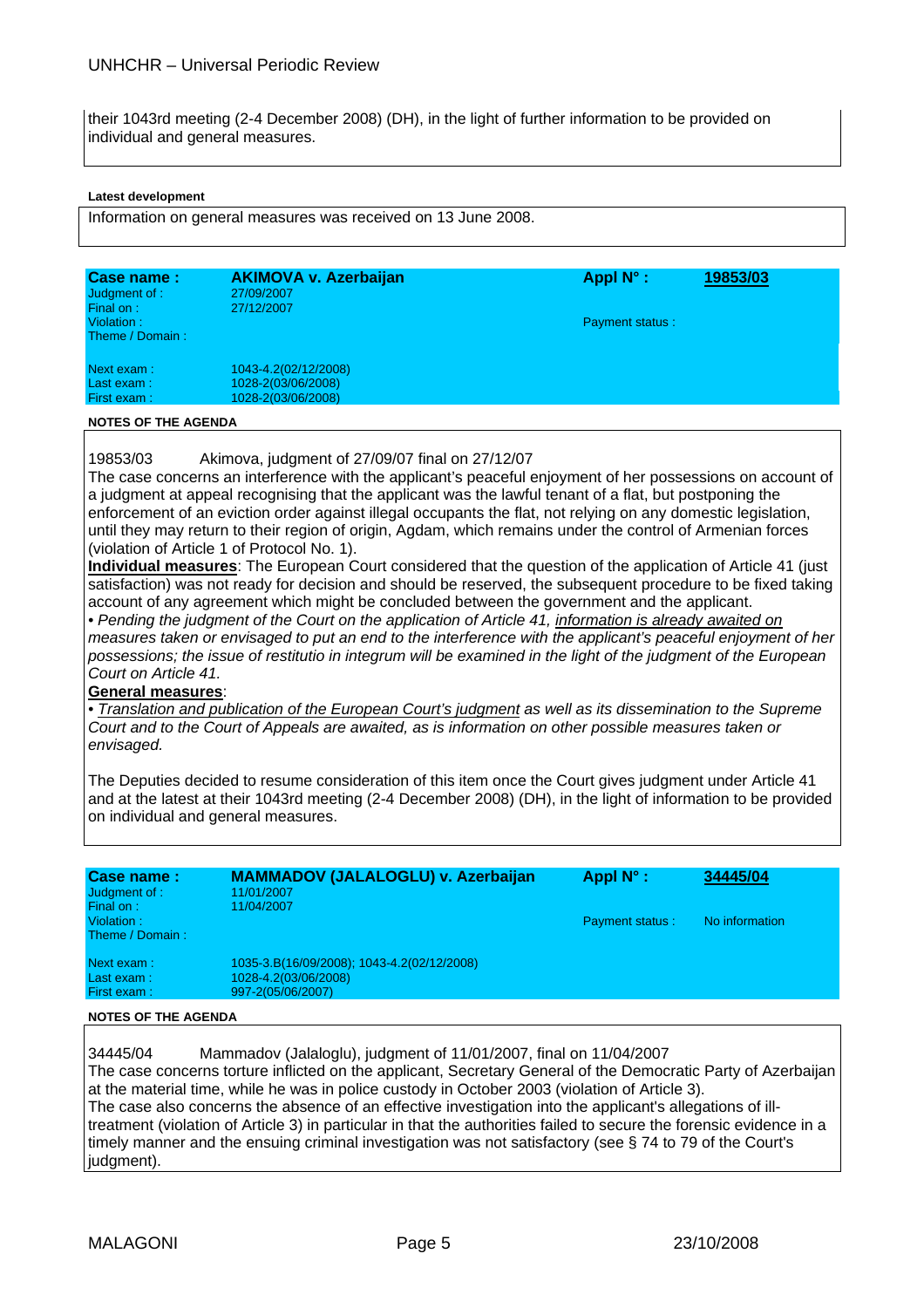Finally, the case concerns the right to an effective remedy (violation of Article 13), because the domestic courts simply endorsed the criminal investigation, without independently assessing the facts of the case. **Individual measures**: The Court awarded the applicant just satisfaction in respect of non-pecuniary damage. The Committee's consistent position in this kind of cases is that there is a continuing obligation to conduct investigations where a (procedural) violation of Article 3 is found.

• *Information provided by the Azerbaijani authorities (12/10/2007)*: "In accordance with the relevant remedial legislation of the Republic of Azerbaijan and on the basis of the applicant's complaint, the judgment of the European Court of Human Rights was presented to the Supreme Court of the Republic of Azerbaijan to reverse a decision taken on 18 February 2004 by Nasimi District Court and on 17 March 2004 by the Court of appeal of Azerbaijan" (these decisions concern the applicant's complaint regarding the unlawfulness of the Chief Prosecutor's Office's refusal to institute criminal proceedings on his allegations of ill treatment). No further information has been sent to the Secretariat since 12/10/2007.

*• Information is awaited on the fate of the appeal lodged by the applicant before the Supreme Court and on the effective new investigation on the applicant's allegations of ill-treatment. Moreover, detailed information on the "relevant remedial legislation" mentioned in the information transmitted by the Azerbaijani authorities is awaited.* 

#### **General measures**

• *Information provided by the Azerbaijani authorities (12/10/2007)*: "The European Court judgment has been translated and disseminated to police, prosecutors' offices, judicial bodies and courts. Furthermore a range of seminars on the standards of the Convention on Human Rights and the European Committee for the Prevention of Torture as well as on the case law of the European Court were organised for the employees of the above mentioned agencies."

*• Assessment: Detailed information on the means of dissemination of the European Court's judgment and on the beneficiaries of this dissemination is awaited; details on the content, dates and participants at the seminars mentioned in this information is also awaited*

• *Information is also required on general measures taken or envisaged to ensure first respect of the prohibition of torture, inhuman or degrading treatment and secondly proper investigations in case of allegations of ill-treatment. In this respect the Azerbaijani authorities might refer to the experience acquired by member states in executing judgments under the Committee of Ministers' supervision (see Interim Resolutions DH(99)434, ResDH(2002)98 et ResDH(2005)43 concerning Turkey, ResDH(2005)20 concerning the McKerr group of cases against the United Kingdom, etc., as well as in the light of the standards of the Committee for the Prevention of Torture.*

The Deputies,

1. noted with satisfaction that following the judgment of the European Court, an investigation had been opened about the torture inflicted on the applicant;

2. invited the Azerbaijani authorities to keep the Committee of Ministers informed of the development of the investigation in this case and recalled in this respect that to comply with the requirements of the Convention, such an investigation should be effective, conducted with reasonable speed and adequate public scrutiny and capable of leading to the identification and punishment of those responsible;

3. noted with satisfaction that the Court's judgment had been published and widely disseminated and that a broad programme of training for law enforcement staff as well as prosecutors and judges is under way; 4. invited the Azerbaijani authorities rapidly to inform the Committee on any further measures taken, in the light of the relevant recommendations of the CPT to ensure, first respect of the prohibition of torture, inhuman or degrading treatment or punishment and secondly effective investigations in case of allegations of

ill-treatment,

5. decided to resume consideration of this case at their 1035th meeting (16-18 September 2008) (DH), in the light of information to be provided on the payment of just satisfaction, if necessary, and at the latest at their 1043rd meeting (2-4 December 2008) (DH), in the light of further information to be provided on individual and general measures.

#### **Latest development**

Information on general measures was received on 12 and 13 June 2008.

| Case name:      | <b>NASIBOVA v. Azerbaijan</b> | Appl $N^{\circ}$ :     | 4307/04        |
|-----------------|-------------------------------|------------------------|----------------|
| Judgment of :   | 18/10/2007                    |                        |                |
| Final on:       | 18/01/2008                    |                        |                |
| Violation:      |                               | <b>Payment status:</b> | No information |
| Theme / Domain: |                               |                        |                |